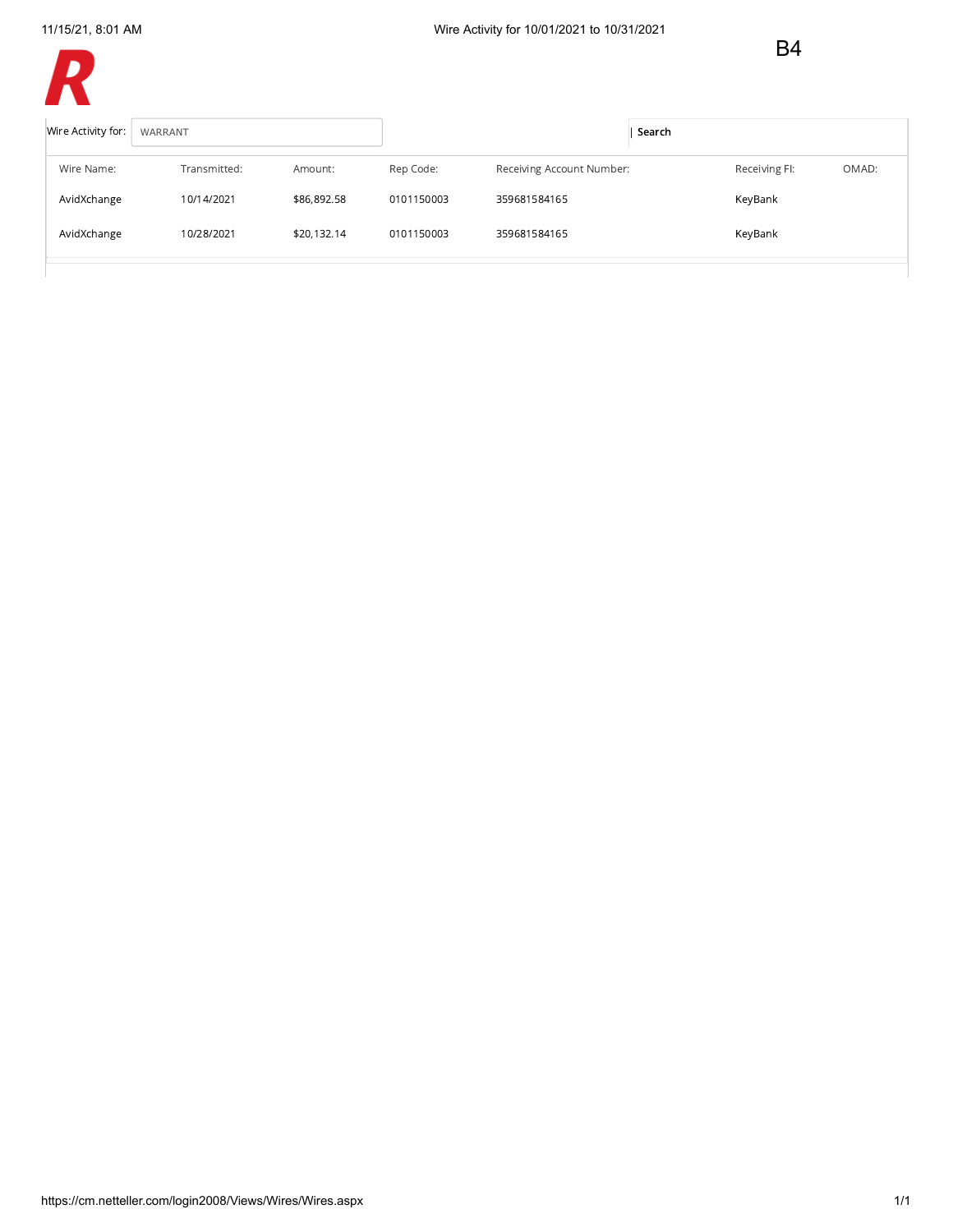

| Wire Activity for:<br><b>AGENCY</b> |              |             |            |                           | Search                        |
|-------------------------------------|--------------|-------------|------------|---------------------------|-------------------------------|
| Wire Name:                          | Transmitted: | Amount:     | Rep Code:  | Receiving Account Number: | OMAD:<br>Receiving FI:        |
| <b>FSA</b>                          | 10/01/2021   | \$2,650.32  | 0823140008 | 1000433501                | <b>VILLAGE BK &amp; TRUST</b> |
| <b>DCRP</b>                         | 10/01/2021   | \$1,881.29  | 0823140009 | 304230960                 | <b>JPMCHASE</b>               |
| The OMNI Group                      | 10/14/2021   | \$50,290.50 | 0809140002 | 215319939                 | <b>IPMCHASE</b>               |
| The OMNI Group                      | 10/27/2021   | \$50,990.50 | 0809140002 | 215319939                 | <b>JPMCHASE</b>               |
| <b>FSA</b>                          | 10/28/2021   | \$2,650.32  | 0823140008 | 1000433501                | <b>VILLAGE BK &amp; TRUST</b> |
| <b>DCRP</b>                         | 10/29/2021   | \$2,213.99  | 0823140009 | 304230960                 | <b>JPMCHASE</b>               |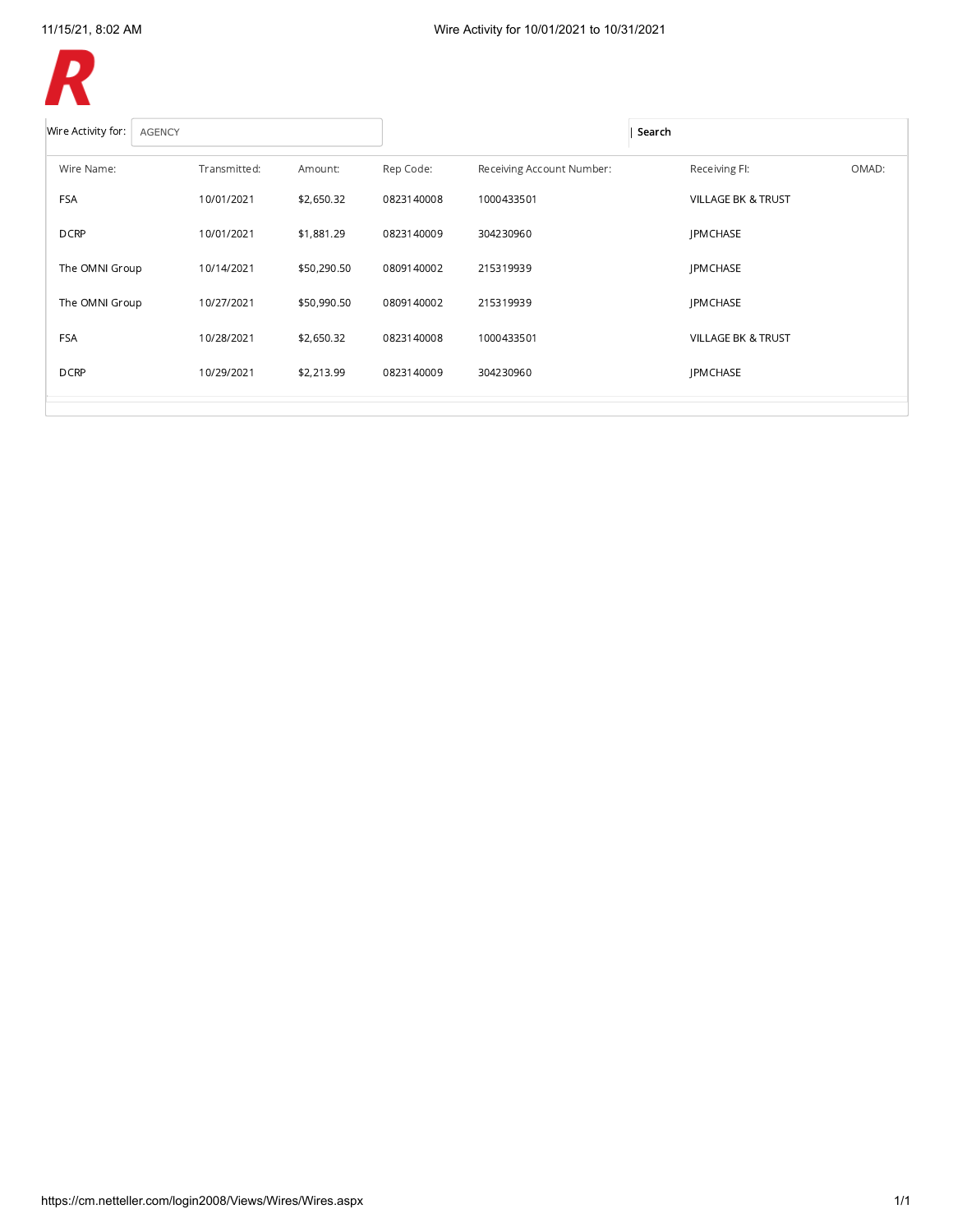

| View Account Information for:<br>WARRANT |                      |                       |           |                      |                         |
|------------------------------------------|----------------------|-----------------------|-----------|----------------------|-------------------------|
| From Account                             | To Account           | Amount                | Frequency | <b>Transfer Date</b> | <b>Transfer Details</b> |
| PUBLC FD 6979                            | WARRANT              | \$86.99               | One Time  | 10/08/2021           | Details                 |
| PUBLC FD 6995                            | WARRANT              | \$1,040.00            | One Time  | 10/08/2021           | Details                 |
| PUBLC FD 7010                            | WARRANT              | \$120.00              | One Time  | 10/08/2021           | Details                 |
| WARRANT                                  | PAYROLL              | \$1,172,337.73        | One Time  | 10/13/2021           | Details                 |
| WARRANT                                  | <b>AGENCY</b>        | \$773,758.48          | One Time  | 10/13/2021           | Details                 |
| WARRANT                                  | AGENCY               | \$142,636.32          | One Time  | 10/13/2021           | Details                 |
| WARRANT                                  | PAYROLL              | \$5,557.18            | One Time  | 10/14/2021           | Details                 |
| PUBLC FD 0212                            | WARRANT              | \$210,496.82          | One Time  | 10/19/2021           | Details                 |
| WARRANT                                  | PAYROLL              | \$1,117,301.11        | One Time  | 10/27/2021           | Details                 |
| WARRANT                                  | AGENCY               | \$770,955.23          | One Time  | 10/27/2021           | Details                 |
| WARRANT                                  | AGENCY               | \$138,691.23          | One Time  | 10/27/2021           | Details                 |
| WARRANT                                  | PAYROLL              | \$552.10              | One Time  | 10/28/2021           | Details                 |
| WARRANT                                  | HIGHLAND STUDENT ACT | \$894.25              | One Time  | 10/29/2021           | Details                 |
| WARRANT                                  | HIGHLAND STUDENT ACT | \$1,448.65            | One Time  | 10/29/2021           | Details                 |
| WARRANT                                  | <b>AGENCY</b>        | \$1,024.50            | One Time  | 10/29/2021           | Details                 |
| WARRANT                                  | AGENCY               | \$938.89              | One Time  | 10/29/2021           | Details                 |
| <b>AGENCY</b>                            | WARRANT              | \$152,905.52          | One Time  | 10/29/2021           | Details                 |
| <b>AGENCY</b>                            | WARRANT              | \$785.00              | One Time  | 10/29/2021           | Details                 |
|                                          |                      | Total: \$4,491,530.00 |           |                      |                         |
|                                          |                      |                       |           |                      |                         |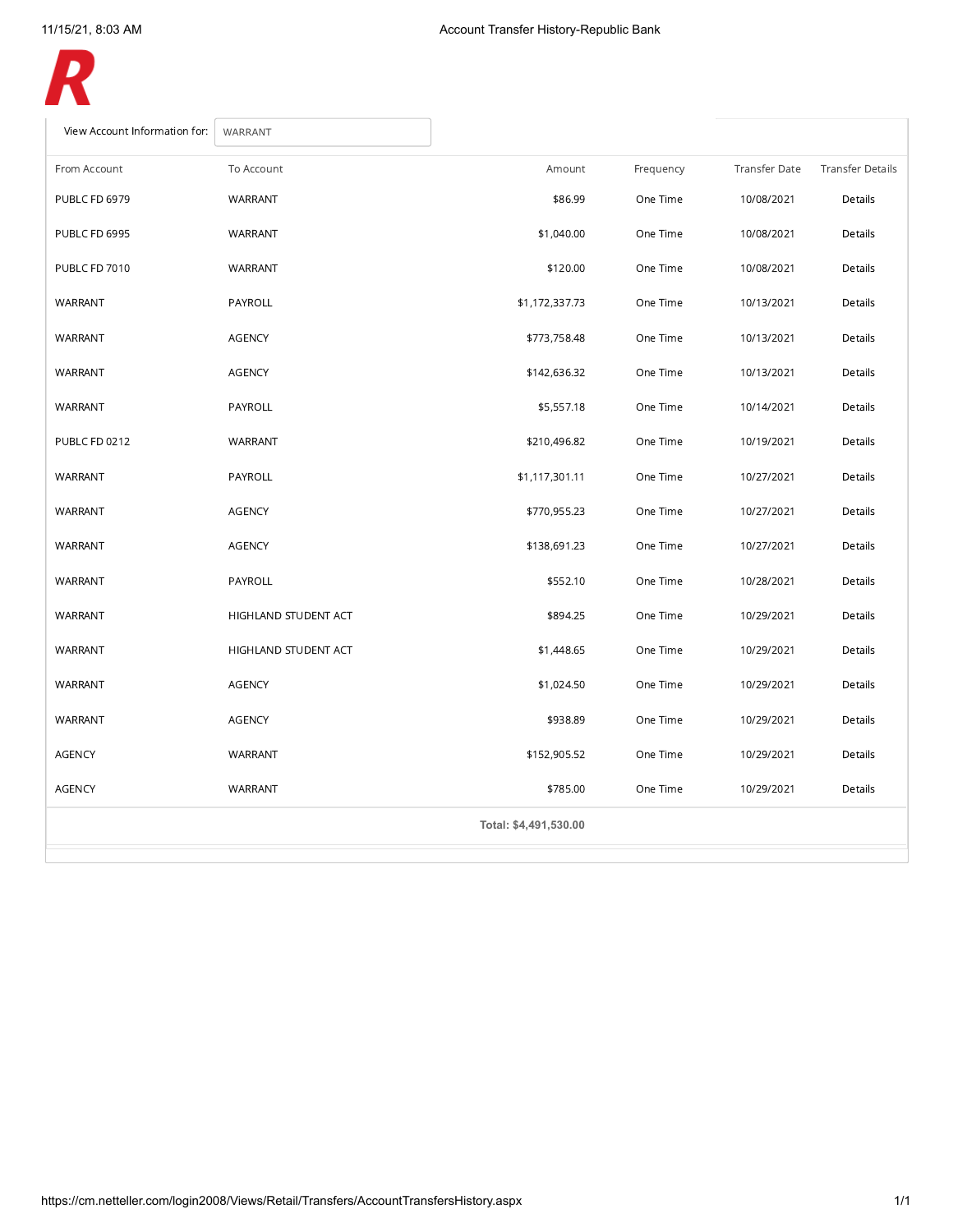<span id="page-3-0"></span>

| To Account    | Amount                | Frequency | <b>Transfer Date</b> | <b>Transfer Details</b> |
|---------------|-----------------------|-----------|----------------------|-------------------------|
| <b>AGENCY</b> | \$773,758.48          | One Time  | 10/13/2021           | Details                 |
| <b>AGENCY</b> | \$142,636.32          | One Time  | 10/13/2021           | Details                 |
| <b>AGENCY</b> | \$770,955.23          | One Time  | 10/27/2021           | Details                 |
| <b>AGENCY</b> | \$138,691.23          | One Time  | 10/27/2021           | Details                 |
| WARRANT       | \$152,905.52          | One Time  | 10/29/2021           | Details                 |
| WARRANT       | \$785.00              | One Time  | 10/29/2021           | Details                 |
| PUBLC FD 0212 | \$49,323.19           | One Time  | 10/29/2021           | Details                 |
| CAFETERIA     | \$2,113.45            | One Time  | 10/29/2021           | Details                 |
| <b>AGENCY</b> | \$1,024.50            | One Time  | 10/29/2021           | Details                 |
| <b>AGENCY</b> | \$938.89              | One Time  | 10/29/2021           | Details                 |
|               | Total: \$2,033,131.81 |           |                      |                         |
|               |                       |           |                      |                         |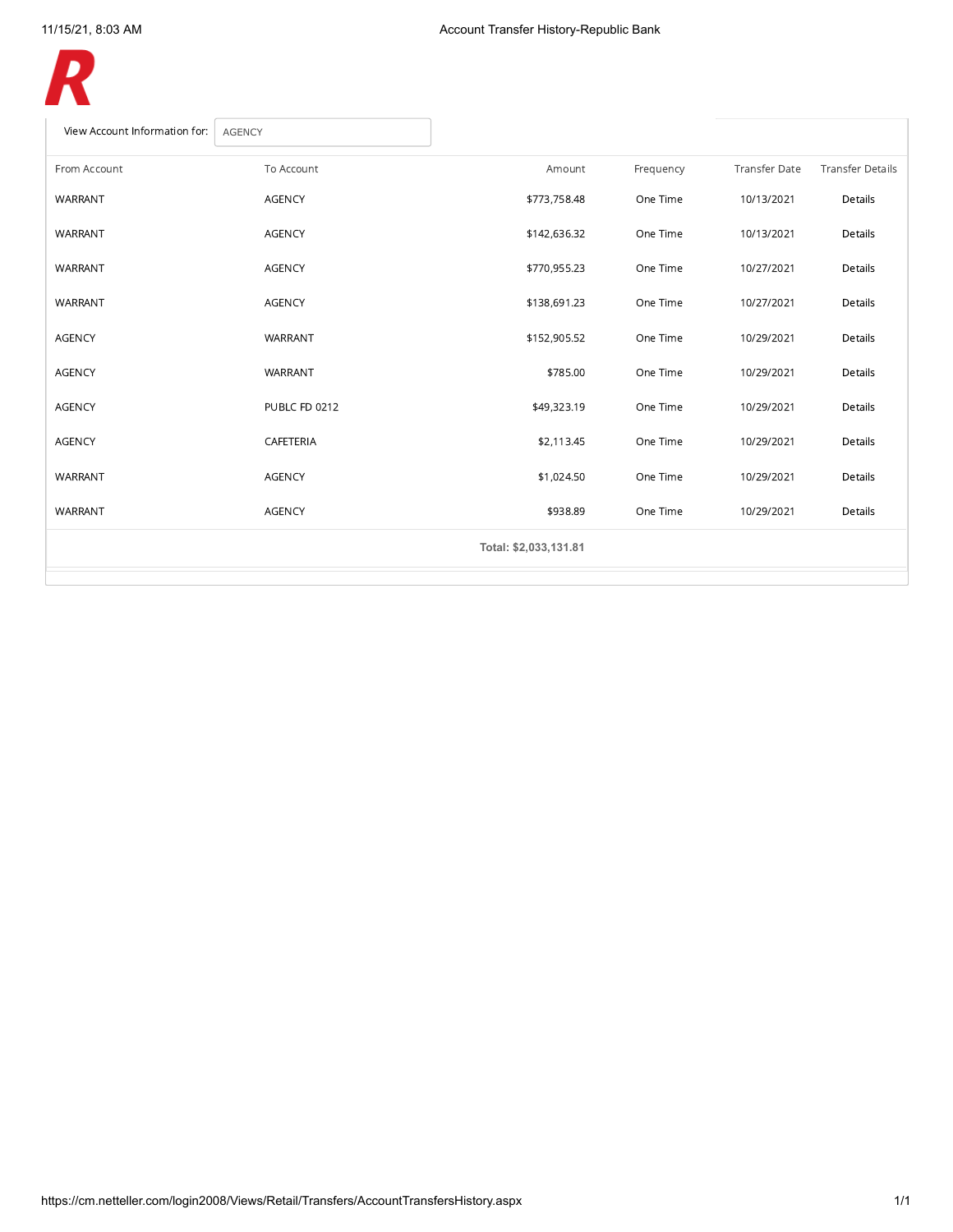B4



| Wire Activity for: | WARRANT      |             |            |                           | Search |               |       |
|--------------------|--------------|-------------|------------|---------------------------|--------|---------------|-------|
| Wire Name:         | Transmitted: | Amount:     | Rep Code:  | Receiving Account Number: |        | Receiving FI: | OMAD: |
| AvidXchange        | 08/05/2021   | \$4,293.48  | 0101150003 | 359681584165              |        | KeyBank       |       |
| AvidXchange        | 08/23/2021   | \$82,309.55 | 0101150003 | 359681584165              |        | KeyBank       |       |
| AvidXchange        | 09/02/2021   | \$13,445.99 | 0101150003 | 359681584165              |        | KeyBank       |       |
| AvidXchange        | 09/16/2021   | \$56,772.98 | 0101150003 | 359681584165              |        | KeyBank       |       |
| AvidXchange        | 09/30/2021   | \$37,719.55 | 0101150003 | 359681584165              |        | KeyBank       |       |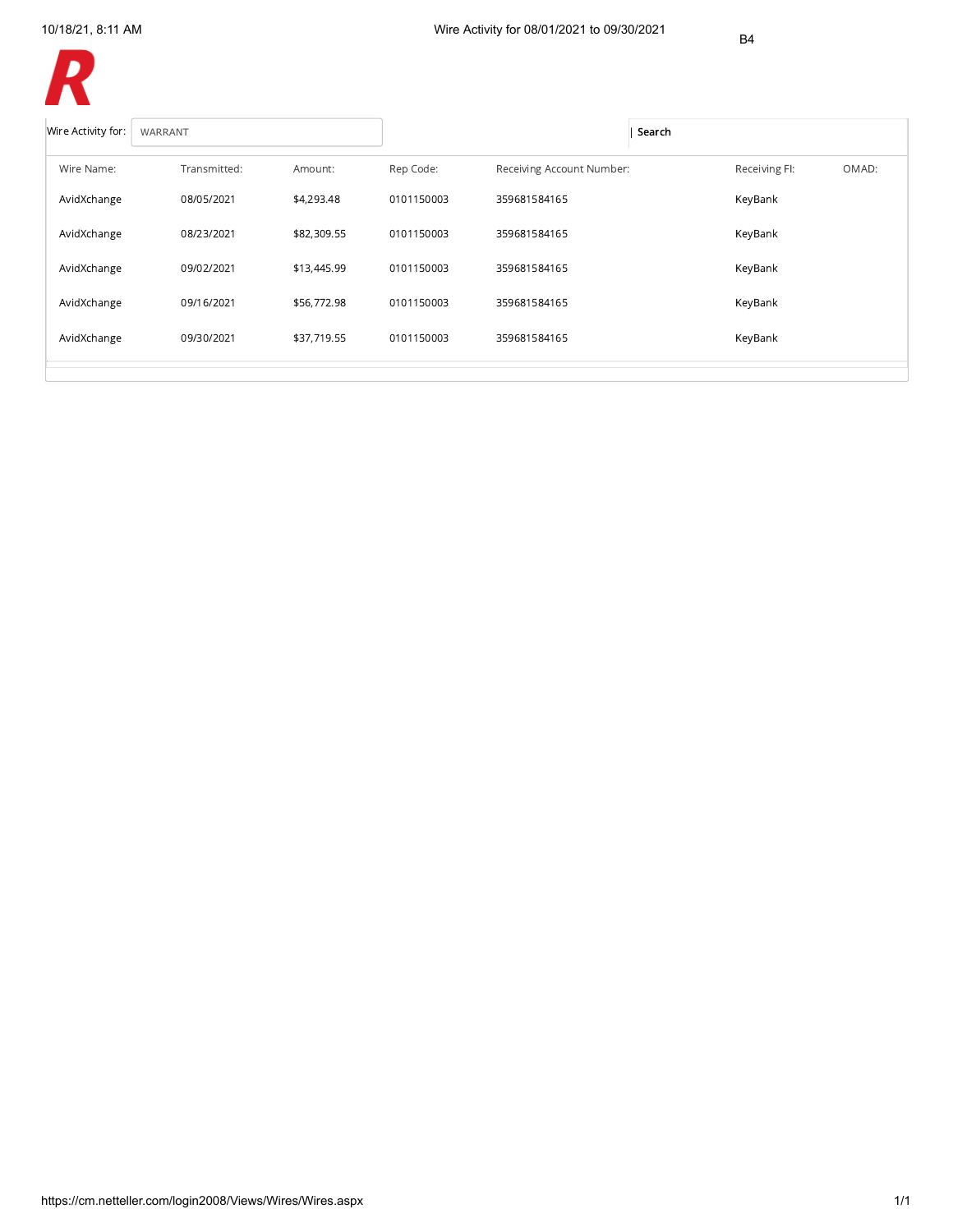

| Wire Activity for:<br><b>AGENCY</b> |              |             |            |                           | Search                        |  |
|-------------------------------------|--------------|-------------|------------|---------------------------|-------------------------------|--|
| Wire Name:                          | Transmitted: | Amount:     | Rep Code:  | Receiving Account Number: | Receiving FI:<br>OMAD:        |  |
| The OMNI Group                      | 08/13/2021   | \$11,512.50 | 0809140002 | 215319939                 | <b>IPMCHASE</b>               |  |
| The OMNI Group                      | 08/27/2021   | \$11,462.50 | 0809140002 | 215319939                 | <b>JPMCHASE</b>               |  |
| <b>FSA</b>                          | 08/31/2021   | \$690.32    | 0823140008 | 1000433501                | <b>VILLAGE BK &amp; TRUST</b> |  |
| <b>DCRP</b>                         | 08/31/2021   | \$648.05    | 0823140009 | 304230960                 | <b>JPMCHASE</b>               |  |
| The OMNI Group                      | 09/14/2021   | \$48,305.50 | 0809140002 | 215319939                 | <b>JPMCHASE</b>               |  |
| The OMNI Group                      | 09/28/2021   | \$50,265.50 | 0809140002 | 215319939                 | <b>JPMCHASE</b>               |  |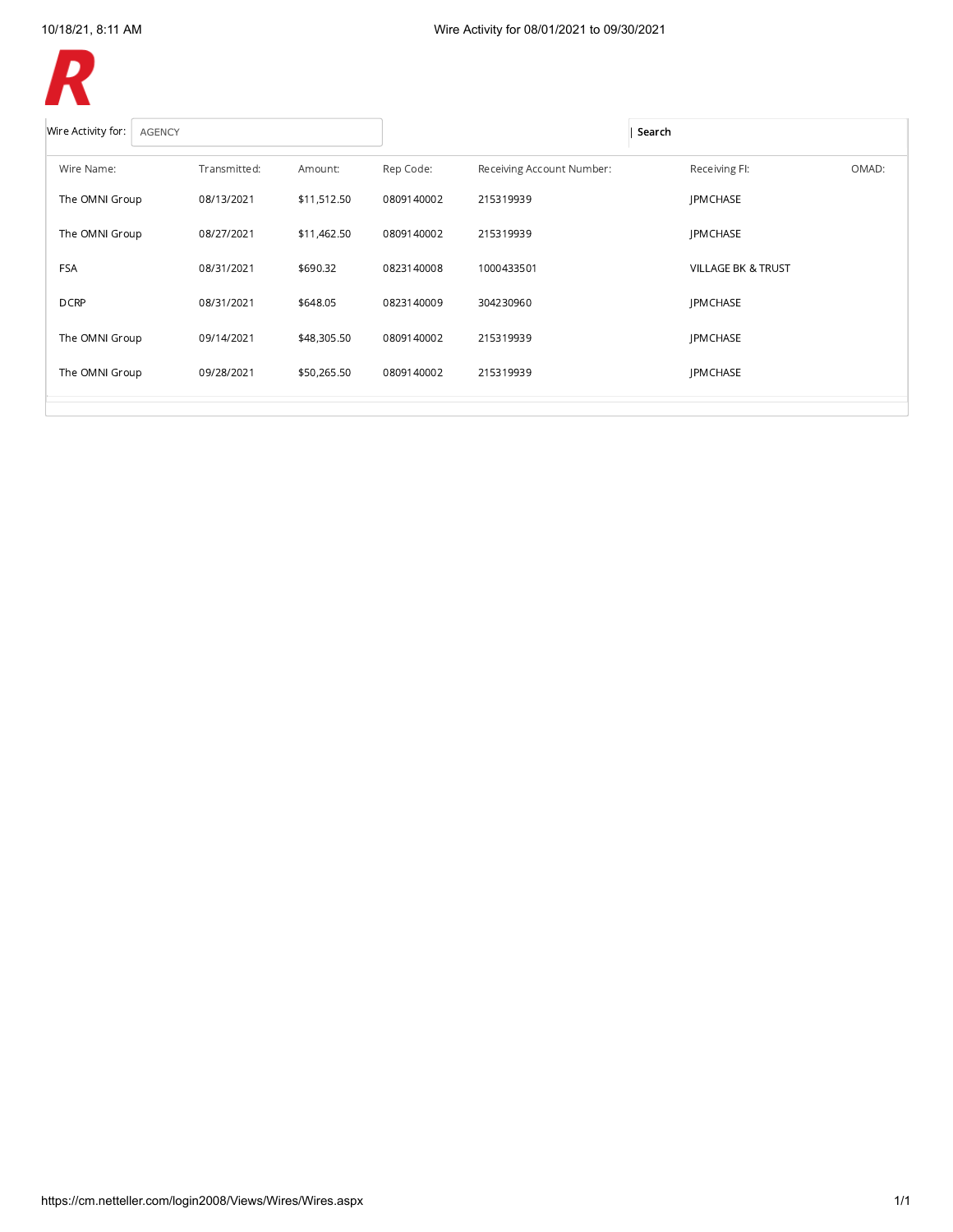<span id="page-6-0"></span>

| View Account Information for:<br>WARRANT |               |                       |           |               |                         |
|------------------------------------------|---------------|-----------------------|-----------|---------------|-------------------------|
| From Account                             | To Account    | Amount                | Frequency | Transfer Date | <b>Transfer Details</b> |
| WARRANT                                  | <b>AGENCY</b> | \$41,322.72           | One Time  | 08/11/2021    | Details                 |
| WARRANT                                  | <b>AGENCY</b> | \$177,729.87          | One Time  | 08/11/2021    | Details                 |
| WARRANT                                  | PAYROLL       | \$586,073.17          | One Time  | 08/11/2021    | Details                 |
| <b>PUBLC FD 6979</b>                     | WARRANT       | \$445.00              | One Time  | 08/11/2021    | Details                 |
| PUBLC FD 6995                            | WARRANT       | \$6,765.00            | One Time  | 08/11/2021    | Details                 |
| PUBLC FD 7010                            | WARRANT       | \$800.00              | One Time  | 08/11/2021    | Details                 |
| WARRANT                                  | PAYROLL       | \$310,747.69          | One Time  | 08/26/2021    | Details                 |
| WARRANT                                  | <b>AGENCY</b> | \$160,994.77          | One Time  | 08/26/2021    | Details                 |
| WARRANT                                  | <b>AGENCY</b> | \$34,459.30           | One Time  | 08/26/2021    | Details                 |
| WARRANT                                  | <b>AGENCY</b> | \$275.53              | One Time  | 08/31/2021    | Details                 |
| <b>AGENCY</b>                            | WARRANT       | \$28,832.90           | One Time  | 08/31/2021    | Details                 |
| PUBLC FD 6979                            | WARRANT       | \$331.99              | One Time  | 09/02/2021    | Details                 |
| PUBLC FD 6995                            | WARRANT       | \$1,660.00            | One Time  | 09/02/2021    | Details                 |
| PUBLC FD 7010                            | WARRANT       | \$780.00              | One Time  | 09/02/2021    | Details                 |
| WARRANT                                  | PAYROLL       | \$1,102,800.62        | One Time  | 09/13/2021    | Details                 |
| WARRANT                                  | AGENCY        | \$736,143.19          | One Time  | 09/13/2021    | Details                 |
| WARRANT                                  | AGENCY        | \$134,586.25          | One Time  | 09/13/2021    | Details                 |
| WARRANT                                  | PAYROLL       | \$1,095,548.55        | One Time  | 09/28/2021    | Details                 |
| WARRANT                                  | AGENCY        | \$737,119.72          | One Time  | 09/28/2021    | Details                 |
| WARRANT                                  | AGENCY        | \$134,021.60          | One Time  | 09/28/2021    | Details                 |
| WARRANT                                  | AGENCY        | \$797.80              | One Time  | 09/30/2021    | Details                 |
| <b>AGENCY</b>                            | WARRANT       | \$152,035.91          | One Time  | 09/30/2021    | Details                 |
| AGENCY                                   | WARRANT       | \$785.00              | One Time  | 09/30/2021    | Details                 |
|                                          |               | Total: \$5,445,056.58 |           |               |                         |